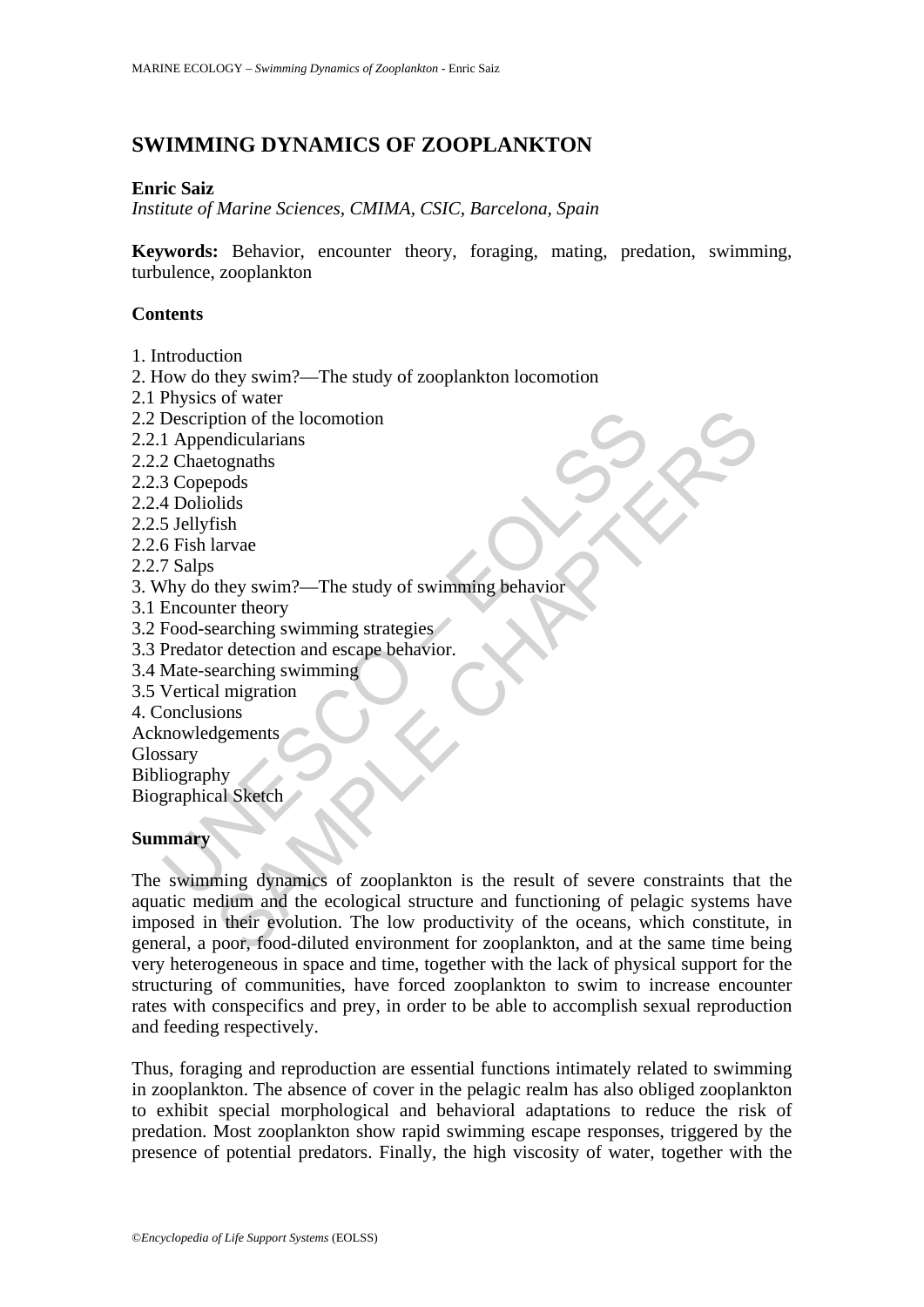range of sizes and speeds of zooplankton have also imposed relevant hydrodynamic constraints to their swimming and feeding, which fluctuate between the viscous and the inertial realms.

The different groups of zooplankton have found different solutions, sometimes convergent, involving morphological, physiological and behavioral traits, to a similar set of constraints. Most zooplankton can be divided into three groups regarding their foraging tactics: raptorial, entangling and suspension feeders. These foraging tactics are intimately linked to their swimming ability and mechanisms. Thus, two major swimming strategies appear in zooplankton, ambush and cruising behaviors. These two strategies are not rigid patterns, yet they are actually the extremes of a continuum, with some zooplankters exhibiting intermediate patterns. Swimming strategies do not vary only between groups or species, but they can also change through development or as a function of prey type within the same predator species.

#### **1. Introduction**

tion of prey type within the same predator species.<br> **Atroduction**<br> **Atroduction**<br> **Atroduction**<br> **Atroduction**<br> **Atter movement of water masses. In spite of this definition**<br> **Insims, and specifically those of zooplankton** From the same predator species.<br> **Commonly defined** as those organisms unable to maintain their distribute movement of water masses. In spite of this definition, many plankt and specifically those of zooplankton, have the Plankton is commonly defined as those organisms unable to maintain their distribution against the movement of water masses. In spite of this definition, many planktonic organisms, and specifically those of zooplankton, have the capability to move in both the horizontal and the vertical plane, even performing extensive vertical displacements of hundreds of meters, from deep waters to the surface. Swimming in zooplankton is associated with functions essential for the success of the species. Pelagic primary production is concentrated in a superficial, lighter, (relatively) thin layer in the upper parts of the oceans. Most zooplankton activity is restricted, or dependent, in one way or another, on this photic layer. As most zooplankton are negatively buoyant, an obvious primary function of swimming will be to avoid sinking, i.e. leaving this epipelagic, upper layer. But swimming is also intimately associated with other crucial functions of zooplankton, like their feeding and reproduction, and avoidance of predation.

Swimming can be necessary for getting food. Although the epipelagic areas of the oceans are a vast environment, and may constitute a limitless food supply for the individual zooplankter, overall they are very diluted and, at the same time, not homogeneously distributed, with food dispersed in patches of different sizes. For their survival, zooplankton require the ability to cope with this patchiness and to be able to concentrate food in such diluted "soup". Thus, zooplankton have developed different ways of moving through water, different foraging tactics to find their food, and different feeding behaviors to collect food particles.

Most zooplankton, at some point in their life, have sexual reproduction, requiring mating or the swarming of conspecifics for the successful continuation of the species. In such a vast environment as the pelagic seas, finding mates may be difficult and evolution has selected strategies and mechanisms to optimize mating. The low abundance of zooplankton in the water column make necessary the existence of special physiological adaptations and behaviors in order to meet each other and recognize partners.

Finally, swimming must be contemplated from the perspective of predation avoidance. The absence of physical cover in the pelagic areas of the oceans, in comparison with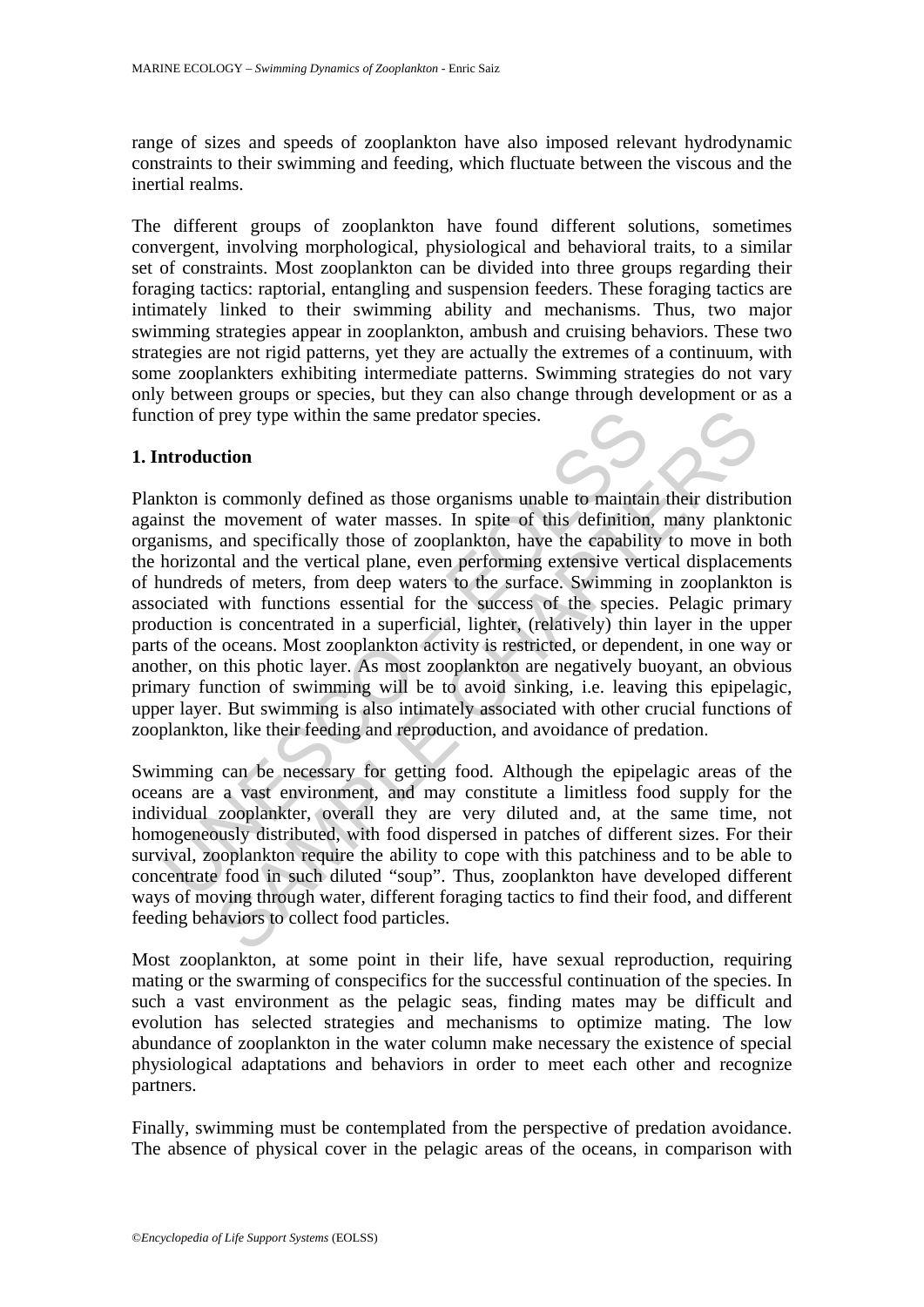terrestrial ecosystems, has forced a convergent evolution in different taxa into strategies to avoid being detected by potential predators. These strategies include the size and transparency of organisms, rhythms of activity and vertical migration. Swimming makes an animal more conspicuous, both visually and hydrodynamically, to potential predators, but swimming can provide escape ability to the zooplankter facing an approaching predator. The strong selective force of predation has determined, in part, the broad repertoire of different swimming behaviors that can be found in zooplankton.

The term zooplankton encompasses an assorted group of organisms, with a broad range of sizes (from the smallest microzooplankton, 20-200 µm, to the larger megazooplankton, 20-200 cm), very diverse phylogenetically, and playing very different trophic roles in marine food webs. It is obviously difficult to describe such a variety in a single article. Instead of attempting such an enterprise, here I will focus first on a brief description of the locomotion of some characteristic groups (how do they swim?); later, some more general aspects about swimming behavior will be discussed (why do they swim?).

Throughout this contribution basic concepts and general patterns will be given, without intending to be exhaustive, nor to provide numerous exceptions to the generalities. When possible, argument is backed up with detailed and concise examples, in order to give the reader some figures and orders of magnitude of the processes involved with the swimming dynamics of zooplankton. Examples are restricted to a few groups of zooplankton (e.g. copepods, fish larvae), essentially because these groups have been studied in more detail and provide easier and clearer examples for the reader. These detailed descriptions must be viewed, thus, as illustrative.

## **2. How do they swim?—The study of zooplankton locomotion**

a brief description of the locomotion of some characteristic grom<br>
2017); later, some more general aspects about swimming behaviory do they swim?).<br>
Dughout this contribution basic concepts and general patterns will<br>
ougho description of the locomotion of some characteristic groups (how do<br>ter, some more general aspects about swimming behavior will be discu<br>ey swim?).<br>Un this contribution basic concepts and general patterns will be given, wi Two major swimming modes will be considered here. In most zooplankton, swimming is intimately related to feeding. Many zooplankters must move to find individual potential prey or to concentrate particulate matter. Zooplankters spend much time foraging, and therefore, feeding-related swimming modes contribute to a high percentage of their life time allocation. Avoiding predation is another important issue in a zooplankter life, and most of them perform quick escape responses under imminent attack by a predator. The mechanics behind these two different swimming modes are different. But before embarking on such matter, some basics concepts on small-scale physics of water are required.

### **2.1 Physics of water**

When studying plankton swimming, a main consideration to take into account is the fact that plankton is small and water is viscous. Although human beings experience water as wet, and water flows easily between our fingers when we attempt to grab it, zooplankton experience a completely different medium. A body moving in water experiences two main types of forces (disregarding gravity and buoyancy to simplify): inertial forces, related to momentum, and viscous forces, related to the tendency of the fluid to resist deformation.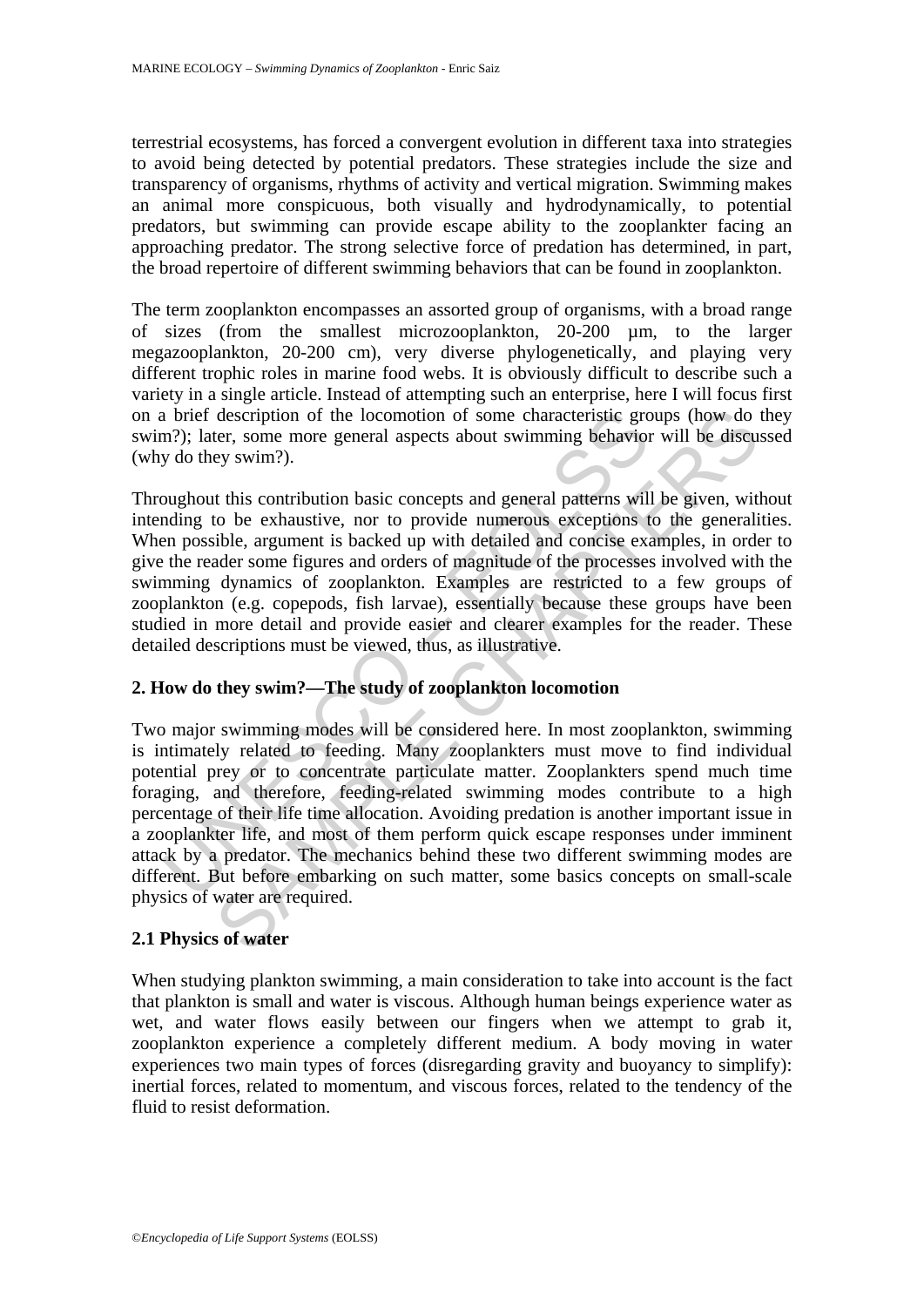The dominance of either type of force depends on two properties of the body, its velocity and its size, and two properties of the medium, density and viscosity. This empirical relationship can be described by a dimensionless variable, the Reynolds number (*Re*),

$$
Re = \frac{\ell \times u}{\nu / \rho} \tag{1}
$$

where  $\ell$  is a characteristic length of the body, usually taken as the length along the flow direction, *u* is the speed of the body, *v* is the fluid viscosity, and  $\rho$  is the fluid density.

At high Reynolds number (>1000), inertial forces dominate, and locomotion is based on accelerating fluid backwards in order to gain forward momentum. Big organisms live in this inertial world.

elerating fluid backwards in order to gain forward momentum. Bij<br>inertial world.<br>wever, small organisms, because of their small sizes and low velous<br>molds number, spending their life in their entirety or part of it in<br>re w is divid backwards in order to gain forward momentum. Big organisms liv world.<br>Simall organisms, because of their small sizes and low velocities, live at laumber, spending their life in their entirety or part of it in a vi However, small organisms, because of their small sizes and low velocities, live at lower Reynolds number, spending their life in their entirety or part of it in a viscous regime, where water could be felt like "thick and sticky" (similar to the feeling that swimming in honey or syrup would produce for us). Viscous forces gain greater importance and moving a volume of water is very difficult and costly. One might describe small organisms as "walking" in the water, pushing against the medium to move in the opposite direction.

Most zooplankton live at the transition between the dominance of viscous and inertial forces, coping with the advantages and drawbacks of both regimes. Thus, for instance, a swimming copepod will experience the viscous regime while slowly swimming for suspension feeding, and will change to the inertial regime while swimming fast to escape a potential predator.

Ontogenetic changes in zooplankton, with accompanying increases in size and speed, also may involve relevant changes in Reynolds number. Experiencing the viscous environment has many implications, not only for swimming but also for feeding and the capability of chemical remote detection. Many of the hairy appendages found in zooplankton, ornamentation of finely spaced setae, actually act more like a blade than like a sieve.

### **2.2 Description of the locomotion**

### **2.2.1 Appendicularians**

Appendicularians produce a mucous feeding house wherein they stay and filter-feed, until the house is clogged and discarded, whereupon the appendicularian secretes a new house. Appendicularians use rhythmic bursts of tail beating (inside the house) to suck water into the house through the bilateral inlet funnels and create a feeding current flowing through the several internal very fine sieves of the house, where particles are withdrawn (Figure 1).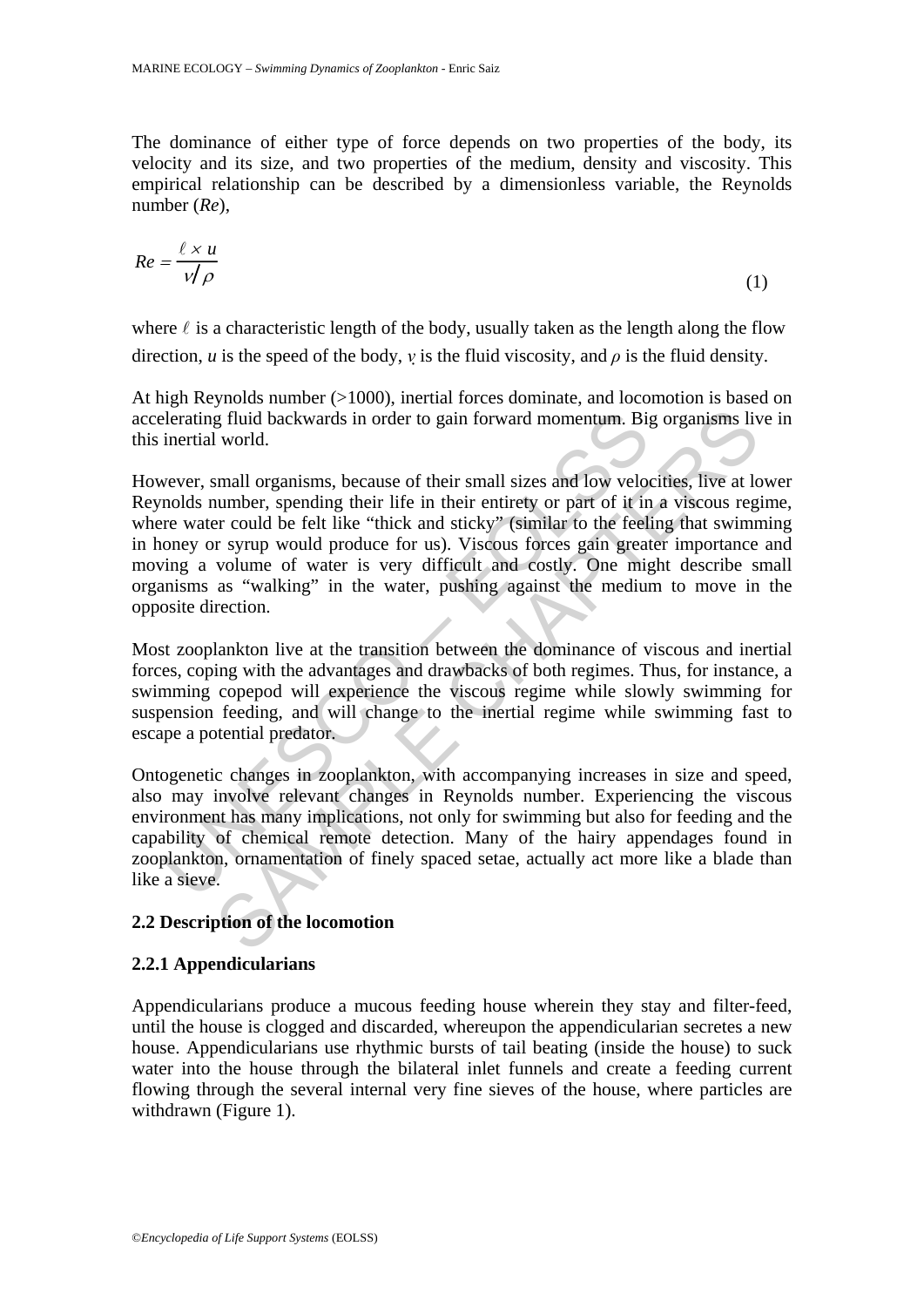The jet of water coming out of the house drives the animal (and house) slowly forward. When disturbed or discarding the house, they rapidly emerge from the house and exhibit frenetic short bursts of the tail to maintain position in the water column until a new house is built.



Escape slot<br>
Escape slot<br>
United<br>
Surface and distribution of an oikopleurid appendicularian with<br>
united and the context of an oikopleuridae (Tunicata, Appendicularia), J. Zool. To<br>
Latter, R., Les appendiculaires des mer Escape slot<br>
Sample Conceptual drawing of an oikopleurid appendicularian with its house. The animal, formed by a trunk and a tail, and the house wall, are showed in *g drawings in Alldredge, A.L.* (1977), House morphology Figure 1: Conceptual drawing of an oikopleurid appendicularian with its house. The body of the animal, formed by a trunk and a tail, and the house wall, are showed in gray. *Based on drawings in Alldredge, A.L. (1977), House morphology and mechanisms of feeding in the Oikopleuridae (Tunicata, Appendicularia), J. Zool. 181: 175-188, and Fenaux, R., Les appendiculaires des mers d'Europe et du bassin méditerranéen, Maison et Cie., Paris, 1967.* 



#### **Bibliography**

- - -

Arai, M.N. (1997). A functional biology of Scyphozoa, 316 pp. London, UK: Chapman and Hall.[This books provides with the essential aspects on the biology of scyphomedusae, with chapters on their locomotion and feeding behavior]

Bone, Q. (ed) (1998). The biology of pelagic Tunicates, 340 pp. Oxford, UK: Oxford University Press. [This books summarizes current knowledge on the biology of appendicularians, doliolids and salps]

Bone, Q., Kapp, H. and A.C. Pierrot-Bults (eds) (1991). The biology of Chaetognaths, 173 pp. Oxford, UK: Oxford University Press [This books summarizes current knowledge on the biology of chaetognaths]

Bone, Q., Marshall, N.B and J.H.S Blaxter (1999). Biology of fishes,  $2^{nd}$  edition, 332 pp. Cheltenham, UK: Stanley Thornes (Publishers) Ltd. [Besides other aspects on fish biology, this book provides detailed information on anatomical, morphological and hydrodinamical aspects of fish swimming]